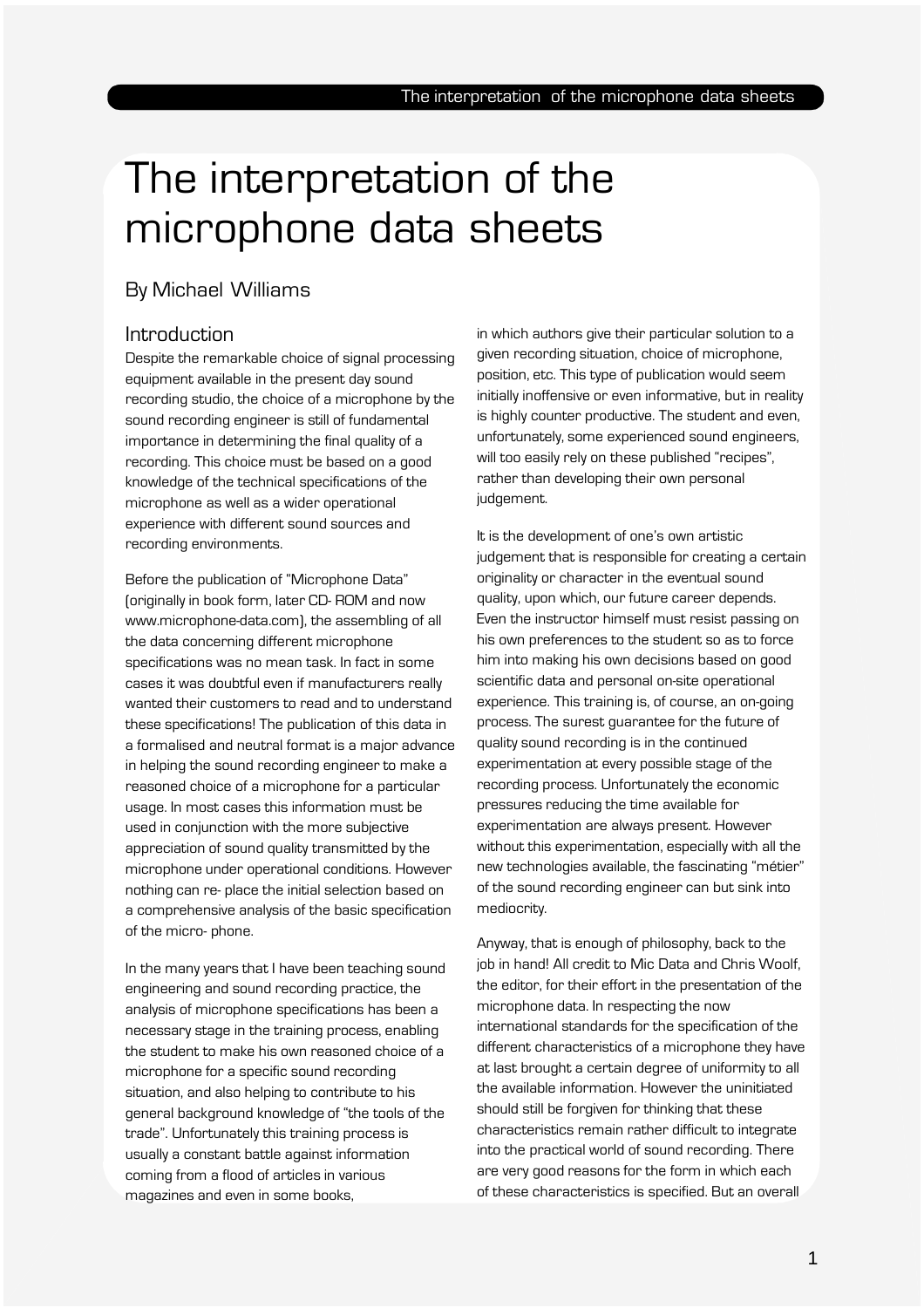2

view of these characteristics, enabling one to make an intelligent comparison between microphones, still remains rather difficult.

However you should not be surprised to hear that any improvement in understanding the interpretation of these specifications also needs some additional effort by the reader. The effort to be made is, wait for it  $-$  is in the use of "logarithms" and "decibels". But we are thankfully far from the days of logarithm tables and slide rules. So nobody should refuse the simplicity of hitting a few buttons on a calculator to get this microphone data jargon into more understandable form. And please don't blame Mic Data for not transforming the microphone data, remember they have used the international standard format for each characteristic within the specification of a given microphone, as supplied by the manufacturers. For the time being, it is therefore up to the user to transform this information, according to his needs.

We need to know the general sensitivity of the microphone and how this will relate to the input stage of, for instance, the mixing desk. We also need to know the total dynamic range within which we can position the dynamic of the sound source. This second characteristic obviously implies knowledge of both the maximum sound level that can be accepted by the microphone and transmitted to the next stages of amplification, and of course the noise floor of the microphone. With the advent of digital technology we now have available a remarkable dynamic range within which we can record. This does not however exempt us from the need for careful matching of the dynamic range of the sound source transmitted through the microphone, to the mixing desk, to the various processing equipment and eventually to the recording media.

Headroom must still be allowed for, in order to accommodate unexpected high level signals, and the very low signal levels must obviously be well above the general noise floor, be it acoustic noise in the studio, electric noise generated by the microphone or the mixing and processing equipment, or simply the noise floor of the recording medium. In some cases the noise floor can even be determined by a specific listening environment such as the automobile!

#### **Sensitivity**

The starting point for this series of calculations is the "Output Sensitivity" of the microphone. The "Output Sensitivity" measurement indicates the level of electrical signal that will be produced by a specific microphone in the presence of a standard acoustic stimulus - it is the key link between the acoustic domain and the electrical domain. This measurement is normally specified as the number of millivolts generated by the microphone when the capsule of the microphone is subjected to an acoustic pressure of 1 Pascal. This value is shown in the data sheets in: mV/Pa

This is the standard convention that has been adopted by Mic Data in the presentation of the microphone data sheets.

There are various other measurement units that can be used to express the level of reference sound pressure used for the "Output Sensitivity" measurement. For instance, the acoustic pressure value of "1 Pa" can also be expressed as a Sound Pressure Level of "94dB SPL". "Sound Pressure Level" is calculated with respect to a reference acoustic pressure of 2 x  $10^5$  Pa. This is considered to be the average threshold of sensitivity of the ear at 1000 Hz.

An acoustic pressure of

10<br>1 Pa = 20 Log  $(1 / 2 \times 10^5)$  = 94 dB SPL

1 Pa of acoustic pressure is also equivalent to "10  $\mu$ bars" or "10 dynes/cm $^{2}$ ", but nowadays the measurement units of "Pascals" and "dB SPLs" are by far the most frequently used. If you compare the Mic Data presentation with commercially available microphone specification sheets, you will see that some manufacturers still specify the output sensitivity measurement with respect to a standard acoustic stimulus of "1 µbar" (0.1 Pa) which corresponds to 74 SPL (i.e. an acoustic pressure some 20 dB lower). In this case the output sensitivity will be shown as:

mV/µbar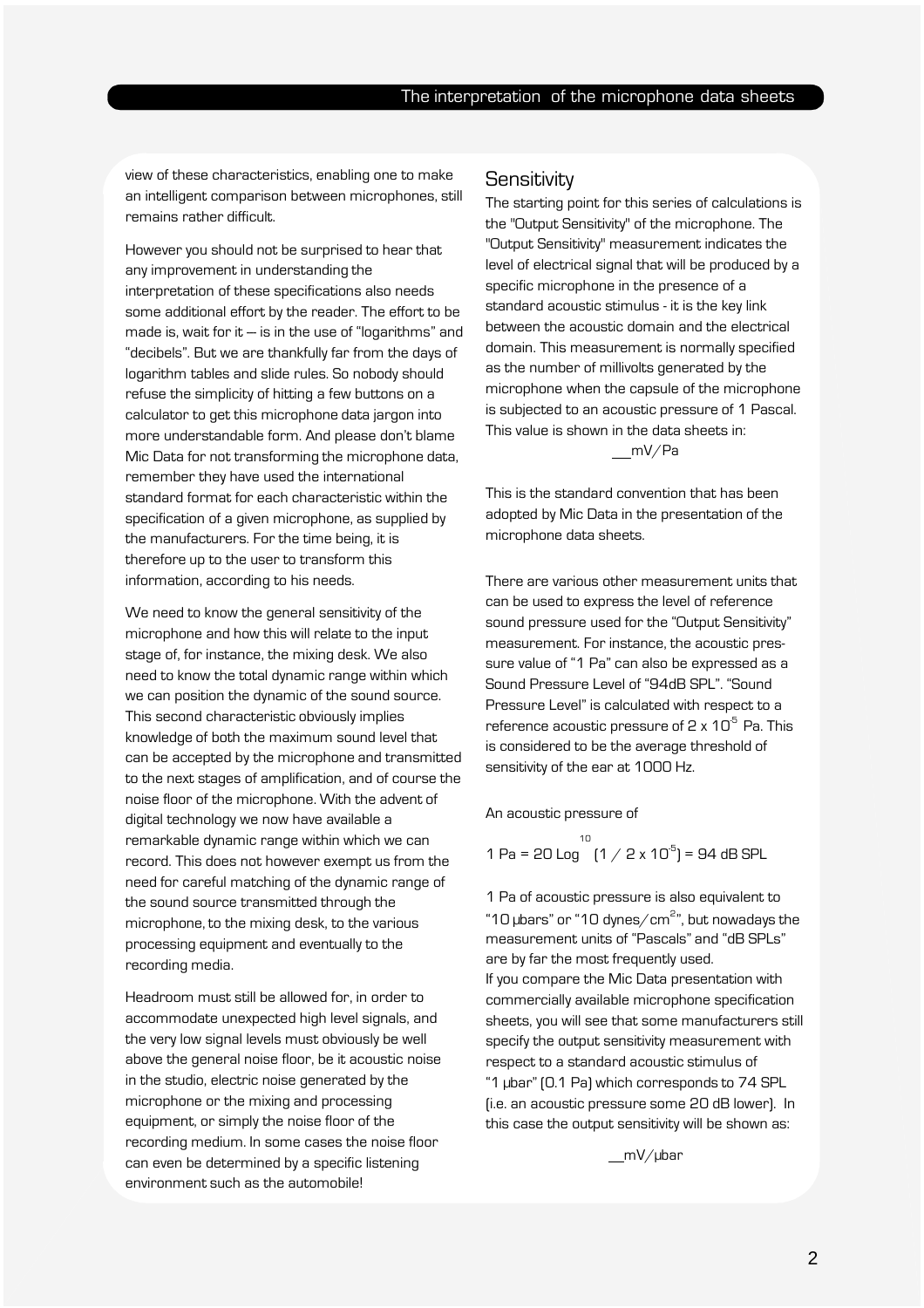Other measurement units can also be used to express the value of the electrical output signal. The output voltage from the microphone can be expressed in "decibels" with respect to a reference voltage  $[V_{ref}]$  value using the formula :

Output Sensitivity in decibels = 20  $log_{10}$  (V<sub>m</sub> / V<sub>ref</sub>)

where  $V_m$  is the Output Sensitivity Voltage of the microphone.

This reference value  $[V_{ref}]$  of O decibels  $[O$  dBm] is normally accepted as "775 mV into a load of 600 ohms" (or 0dBu if the termination impedance is disregarded). However this reference value can also refer to "1 volt into a load of 1000 ohms" in which case the suffix is dBV.

However, in the Mic Data presentation of the micro- phone data sheets, all sensitivity values are ex- pressed as:

mV/Pa

If we take an electrostatic microphone with a typical sensitivity of about 7.75mV/Pa as an example, we can establish the correspondence between the other measurement units, be it in the acoustical or the electrical domain. In this example:

An acoustical stimulus of 1 Pa or 94 dB SPL will produce an electrical output of

7.75 mV or – 40 dBu

This can be compared with the typical sensitivity of a moving-coil electro-dynamic microphone of about 0.775 mV/Pa :

1 Pa or 94 dB SPL will produce

$$
0.775 \text{ mV or } -60 \text{ dBu}
$$

This shows that the "dynamic" microphone is about 10 times or 20 dB less sensitive than the "static" microphone. Leaf through the pages of the "Microphone Data" and compare the sensitivity values of different types of microphones. The trans- formation of a few "mV/Pa" into "dBu" would also be a useful exercise. This calculation of "Output Sensitivity" in both the acoustical and electrical domain and in the various measurement units, will help us to "position" the other microphone characteristics such as "noise

floor" and "Maximum Sound Pressure Level".

#### Maximum sound pressure level

"Maximum SPL" is an indication of the maximum high level acoustic sound pressure that can be transformed by the microphone into an electrical signal before the onset of distortion. This distortion can be due to either the physical limitations of the capsule, or, the initial amplification stage within the microphone. Unfortunately the "Max SPL" as expressed by each manufacturer is not always made within the same set of measurement conditions. As explained by Chris Woolf previously (paragraph "Max SPL" of "What the fields mean"), it is important to verify the "percentage of distortion" at which this "Maximum SPL" is measured, different manufacturers will specify different percentage of Total Harmonic Distortion levels for the measurement of Max SPL, and, in many cases, do not indicate any %THD value at all!

For high quality studio microphones, a value of 0.5% THD would seem to be an acceptable common denominator. As suggested by Chris Woolf, for THD values specified for 1% THD, an approximation to 0.5% THD can be obtained by reducing the Max SPL specified, by 6dB. Although this is a useful rule of thumb when comparing specifications, it must be born in mind that the precise value of distortion will be dependent on the specific transfer function of the microphone. For microphones without any indication of %THD in the measurement of Max SPL, the user would be excused for assuming that the Max SPL specified is just before "drastic clipping". Let us hope that manufacturers can be persuaded to be more explicit in their specifications. For instance, measurement at two values of THD (0.5% and 2%) might clarify the situation for most users.

Obviously the origins of this distortion will differ considerably depending on the type of microphone under consideration. In fact with electro-dynamic microphones, whether moving-coil or ribbon, the "maximum SPL" is usually not even specified. Except for electro-dynamic microphones used in very special circumstances, this characteristic is there- fore only of interest in the analysis of the performance of electrostatic microphones.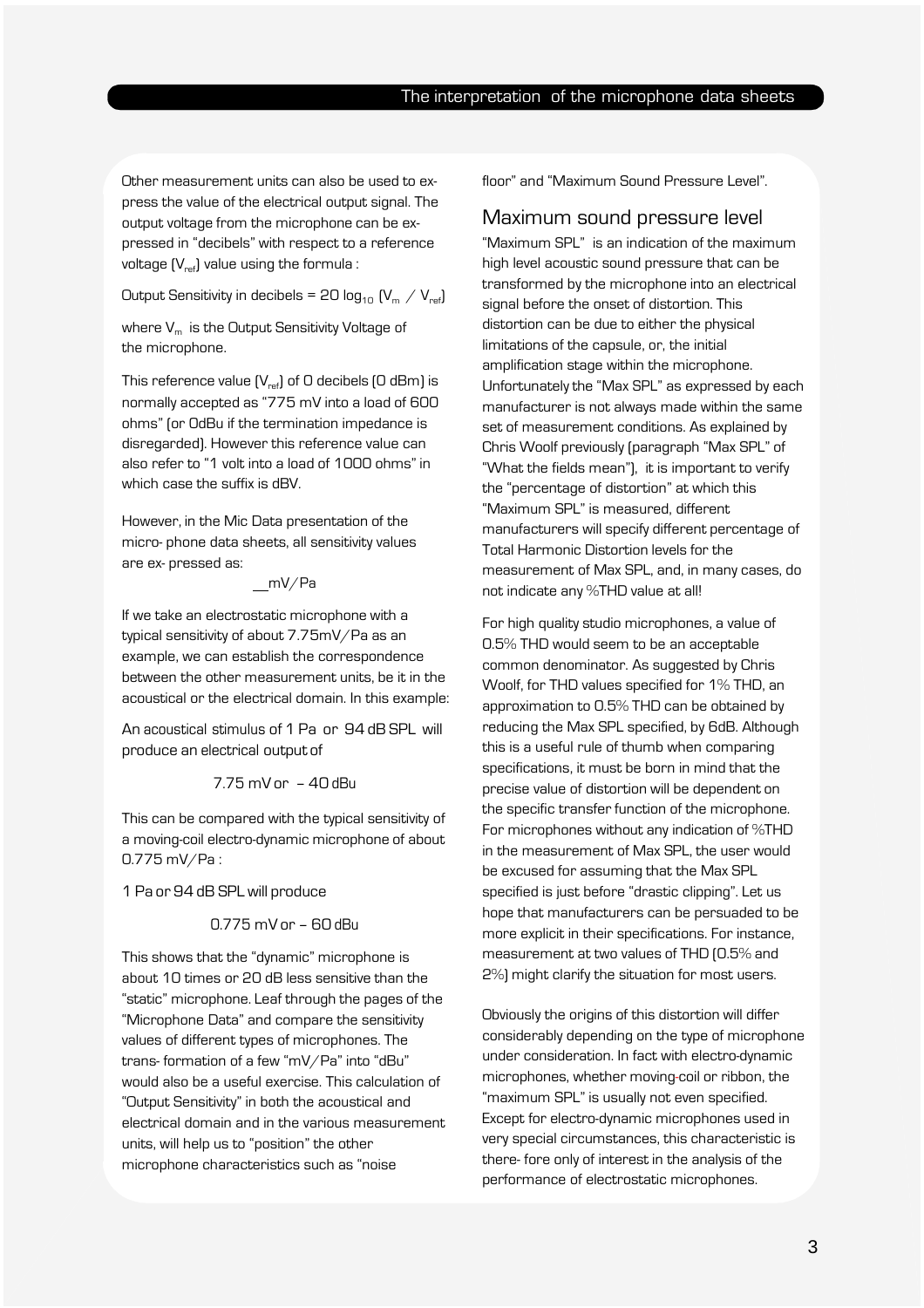Our transformation of this "Max SPL" value is again a process of establishing the correspondence between all the different measurement units, be it in the acoustical or the electrical domain. This time, as the characteristic is expressed in "Pascals", we need to establish the equivalent value in "SPLs" in the acoustical domain, and in "mV" and "decibels" in the electrical domain, in order to have an overall view.

Let us take as an example a "Max SPL" value of "100 Pa". This is some 100 times or 40dB greater than the standard acoustic stimulus value (1 Pa or

94 dB SPL) for the measurement of output sensitivity. "Max SPL" could therefore also be specified as 134 dB SPL (94 dB SPL + 40 dB). This value can also be expressed in the electrical do- main. The output voltage generated by this high level acoustic stimulus will also be 100 times greater or 40dB above the output sensitivity value. If this microphone has an "Output Sensitivity" of 7.75mV/Pa or – 40 dBu/Pa (the example used previously) the "Max SPL" would generatean output voltage of 775mV or 0 dBu. This clearly shown in the following diagram:



It is now a simple matter to check the specification of the next amplification stage to see if it will accept such a voltage level without generating distortion.

#### The noise floor

In the Mic Data presentation of data, the specification of the noise floor is called "Self Noise" i.e. the noise generated by the microphone system. In practice this is applicable to the noise generated by the capsule and any internal amplification sys- tem incorporated into the microphone housing, usually the microphone preamplifier.

It is unfortunate that the use of only this definition of the noise floor excludes the measurement of noise induced in the microphone capsule construction due to surrounding magnetic fields typically mains induced 50/60Hz "hum". This characteristic is, of course, of particular interest in the construction of a quality moving coil or ribbon electro- dynamic microphone.

All microphones have a self-noise level, that is an electrical output when no appreciable sound is present. In electrodynamic microphones this is the sum of noise generated by random air particle movement near the diaphragm, as influenced by

the diaphragm loading, and the noise generated by thermal agitation in the voice coil or ribbon, and transformer. In some ribbon microphones this noise is quite a bit higher than the noise from all sources generated in a condenser microphone. In modern condenser microphones, the dominant noise floor is no longer from the electronics but rather from the air both in front of the diaphragm and the trapped air cushion damping the diaphragm movement. Noise from the amplifier is also present but is seldom the main source.

The "Self Noise" generated by an electrostatic microphone is normally expressed as "an equivalent acoustic noise value". In other words, the level of acoustical stimulus that will produce an electrical signal equivalent in the microphone to the electrical noise generated by the microphone. This is obviously a good representation of the noise floor of the microphone, when making a comparison with the acoustic noise level in the studio, or with the lower end of the dynamic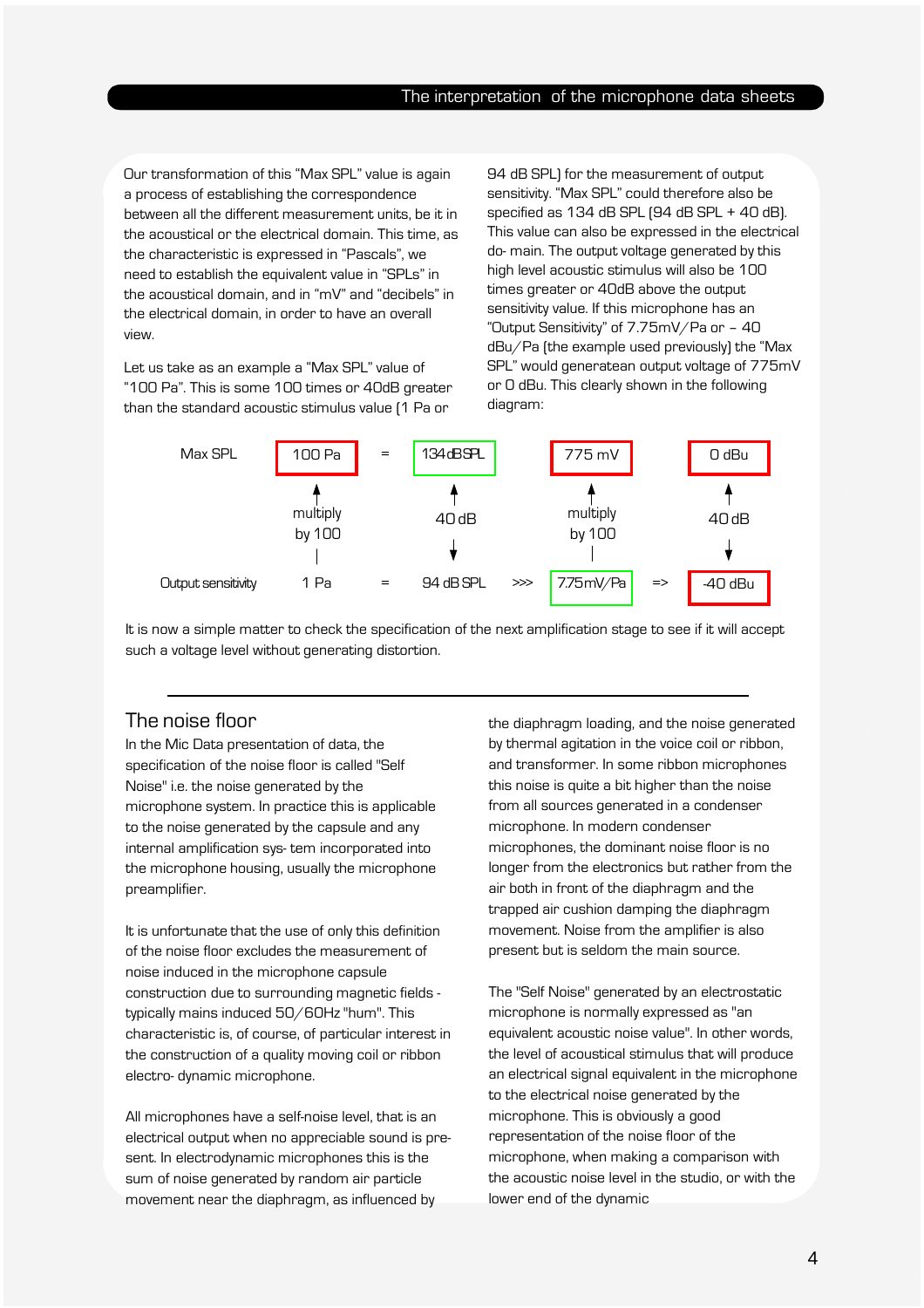range of a musical instrument or other type of sound source. However this does not help us to position this lower limit of the dynamic range in relation to the following amplification stages in the recording chain. So again we must transform this "Self Noise" value into the other useful measurement units in the acoustical and electrical domain.

The subjective impact of noise also depends very much on the eventual level at which the noise is heard. Low level noise will not create the same subjective impression as noise at a higher level. In particular our reduced perception of low level noise in the bass frequency range (as shown by the psycho- acoustic measurements of hearing sensitivity published by Fletcher & Munson, Dadson & King, ….) would seem to indicate that the CCIR-468 measurement of the "Self Noise" characteristic would be more appropriate to basic operational conditions, as it is a good approximation to the reception curve of the human ear at very low sound pressure levels. The DIN/IEC "A-weighting" measurement (dB-A) measurement is closer to hearing reception at levels of about 40dB SPL or more correctly 40 phons. However, both the CCIR and the DIN/IEC specification of "Self Noise" have been supplied by certain manufacturers.

that applies to microphone performance characterisation in general, unfortunately none of the microphone manufacturers at present provide specifications that are compliant with this standard. It would seem that that this is not for lack of the ability to make the measurements, but rather a lack of consensus on how to present this information to the public.

Again we must transform the specification of this specific characteristic into our usual set of measurement values in the acoustical and electrical domain.

Let us consider that our example microphone has a "Self Noise" value of "14 dB SPL". This is 80 dB lower than the standard acoustic stimulus value for the measurement of output sensitivity, or 10000 times lower than 1 Pa i.e. at  $10^4$  Pa. So we would expect the output voltage of self noise from the microphone also to be some 80dB below the output sensitivity value, or 10000 times less. The "Output Sensitivity" of our example microphone is 7.75mV/Pa or –40 dBu/Pa, there- fore the "Self Noise" voltage would be: 0.775µV (7.75mV divided by 10000) or –120 dBu (–40 dBu minus 80 dB).

There is an international standard, IEC 60268-4,

This is shown clearly in the following diagram.



From the calculated values of "Max SPL" and "Self Noise" used in the above example we can now see that the dynamic range of this "fictional" microphone is:

Dynamic Range = (Max SPL) – (Self Noise in SPL)  $= 134$  dB SPL  $- 14$  dB SPL  $= 120$  dB

The values chosen for all these examples have been selected so as to simplify as much as possible the calculation. Real life values will obviously not be so considerate!

To pilot you through your first set of calculations, I will take as a worked example the microphone "Neumann U87", after that, you are on your own. The values read from the data sheets are indicated in thin green border boxes. Calculated values are either in italics or bold red border boxes.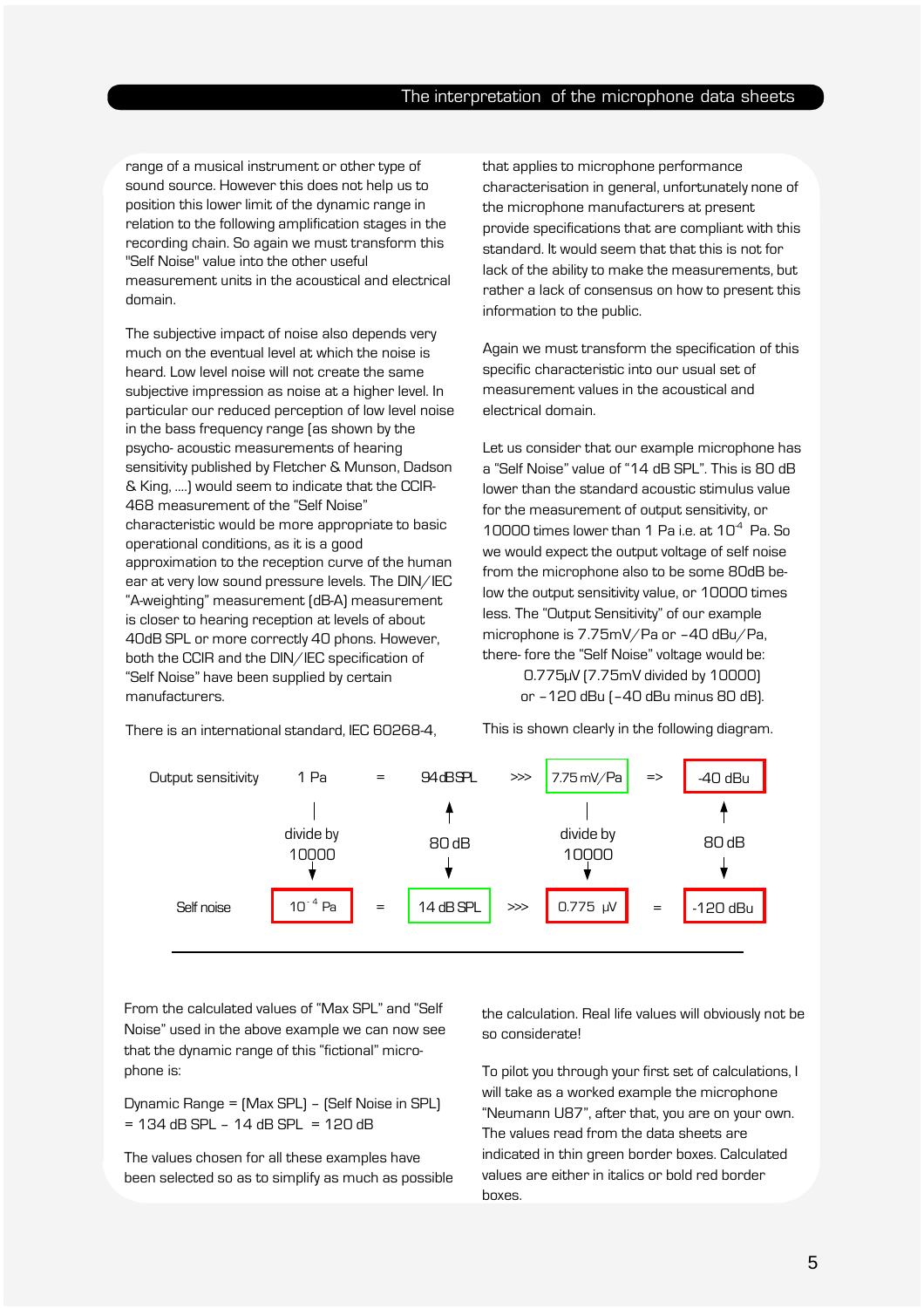



We can use both the ratio of 14.1 and the decibel difference value of 23 dB to fill in the values in the electrical domain.

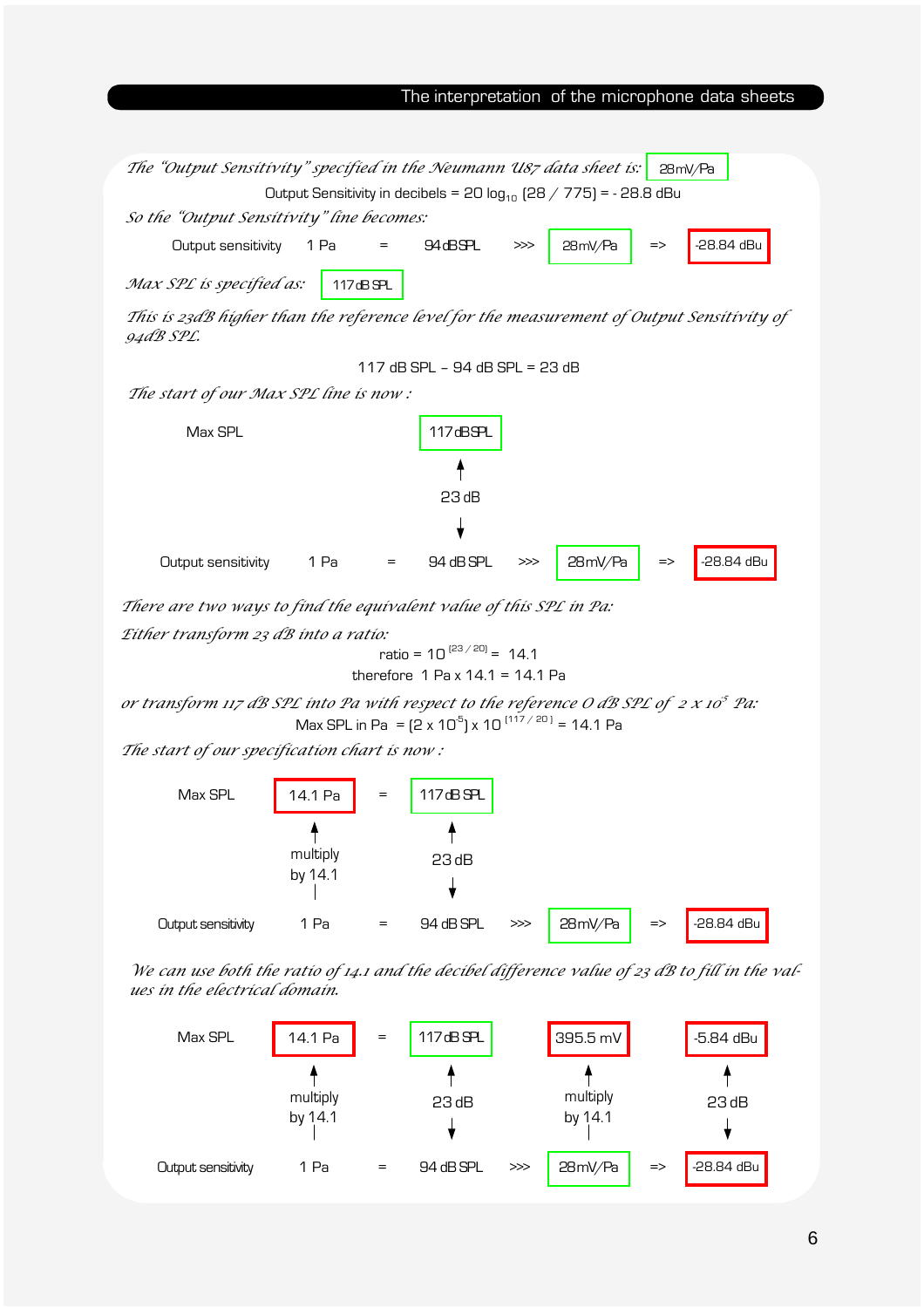Self Noise is specified as: 23 BSPL

This is 71 dB less than the reference level for the measurement of Output Sensitivity of 94 dB SPL.

94 dB SPL – 23 dB SPL = 71 dB

A difference of 71 dB is equivalent to a ratio of 3548:

Ratio = 10  $^{(71/20)}$  = 3548

We can now add the beginning of the Self Noise line to the specification chart:



Both the ratio of Self Noise and the decibel difference can be used to complete the Self Noise line:



The total dynamic range is now simply a matter of calculating the number of decibels between the Max SPL and Self Noise values.

Total Dynamic Range =  $\bigcup$  23dB + 71dB = 94dB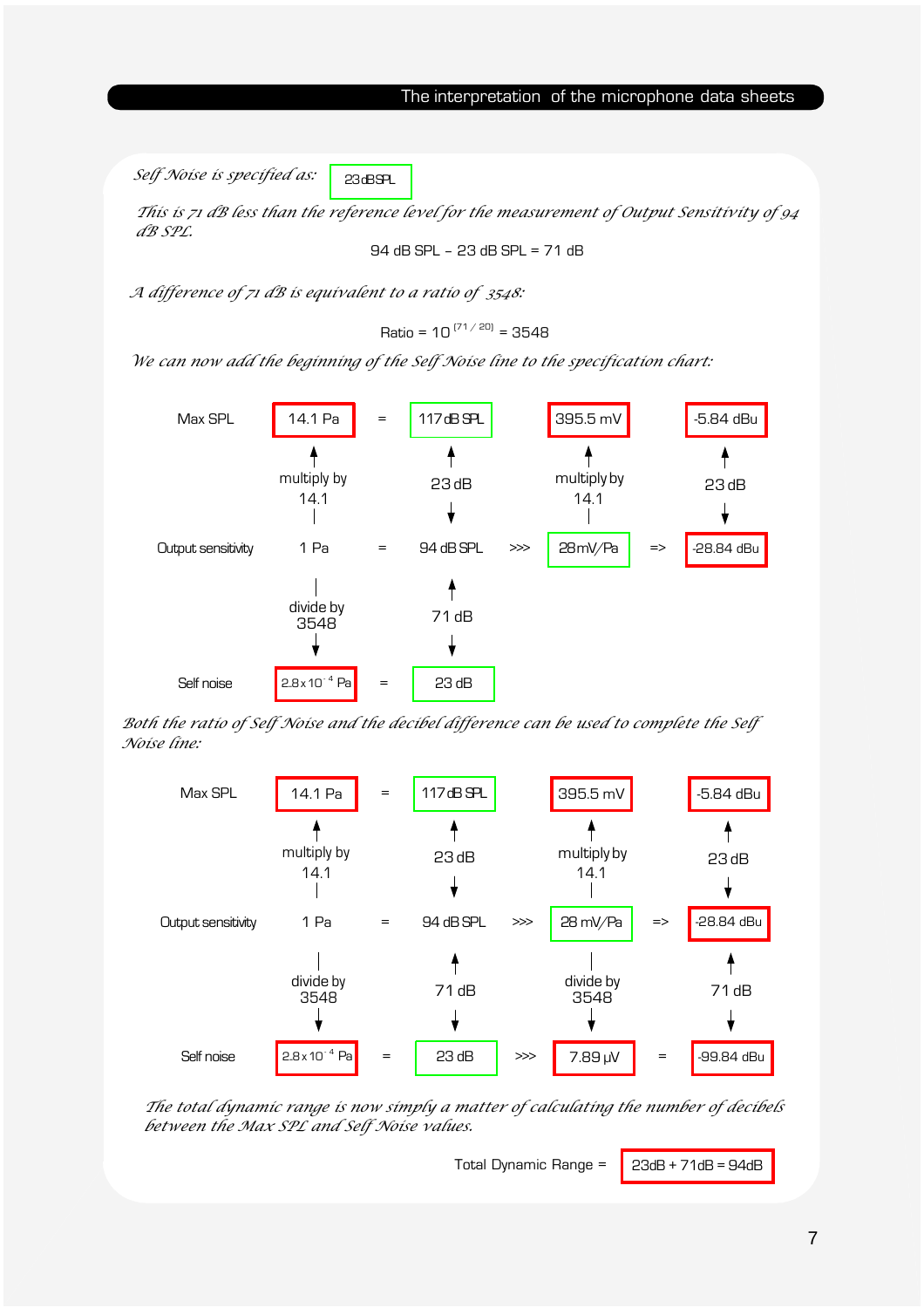#### The frequency response

For many years the frequency response curve has been our first approach in estimating the way in which a microphone will transform the spectral balance of the sound source. In parallel with this scientific measurement, a vast range of subjective vocabulary based on operational experience, has been built up to supplement the limitations of this fundamental measurement. This vocabulary ("dry", "bright", "boomy", "resonant", "metallic", etc.) has the advantage of seemingly describing in everyday language the basic characteristics of a particular coloration, but unfortunately suffers from a certain ambiguity in interpretation. But this only serves to illustrate the fact that, at present, we do not have adequate measurement techniques available to characterise this aspect of microphone response.

It would seem that the published frequency response measurement can give us only a basic appreciation of the overall tonal balance. It is probable that we are hoping to obtain too much information from only one type of measurement, and also our

knowledge concerning the interpretation of different aspects of this characteristic is still rather rudimentary. Added to this, it is probable that our perception of the overall spectral balance is a combination of many interrelated factors, the on-axis response therefore being only part of the story. On-axis response is certainly of fundamental importance, but the off- axis response and its rendition of early reflections and reverberation also plays an important role in our subjective appreciation of the tonal balance. Another important contributing factor would seem to be the temporal frequency response, often called "waterfall" response. That is the frequency response measured at periods over the few milliseconds after the microphone has received the acoustic stimulus signal. Some interesting work has been done in the past few years by Jackie Green (nee Hebrock) in this type of measurement (see AES preprint 4516 & Paper MAL-

09, Conference: AES UK Conference 1998 - Microphones & Loudspeakers).



"Waterfall" Response of a Microphone - Figure reproduced from AES preprint 4516 (Hebrock, Stratham & Kraft) : Figure 8 - Mic #8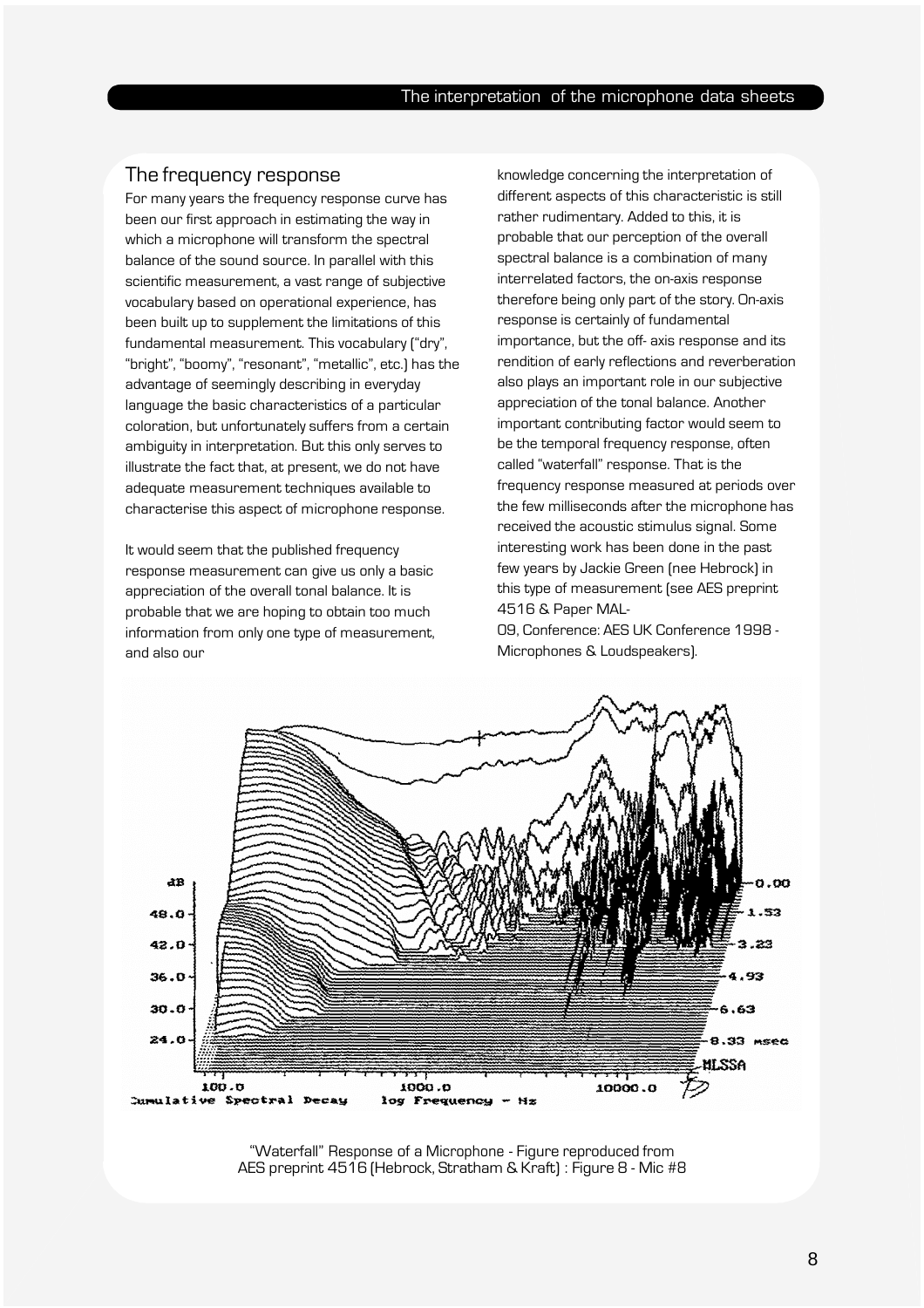This work would seem to suggest that this "waterfall" type of measurement highlights the various resonances in the microphone response and could go some way to explaining the "coloration" that we hear in some microphones, which is not obvious from the basic frequency response curve. The purists would say that a detailed analysis of the phase response of the microphone should also produce the same type of information. Let us hope that in the future, the Mic Data will be able to integrate this type of measurement into their data sheets.

However the information that can be "read" from a frequency response curve is still a first step in the choice of a suitable microphone for a particular usage, one just has to be conscious of the limitations of this type of measurement for the time being. The low frequency and high frequency roll- off (or otherwise) are quite evident, as well as the overall linearity of the response. In hand held vocal microphones the amount of proximity effect compensation can also be seen clearly from the frequency response characteristic. However any use of medium frequency range boost to create "presence" must be examined closely, the user should establish his own correlation between the form of the boost that has been applied, and his own requirements or subjective appreciation in operational conditions. And again bear in mind that any typical frequency response curve can always "hide" disagreeable resonances. One must also be sure that we are reading a "real" response curve of a specific microphone. More often than not, the typical frequency response curve is a hand drawn mean value with, at best, an indication of tolerance. However it is in the fine detail that some of the more serious problems can be detected.

## Frequency response and the polar diagram

One must pay tribute to the ingenuity of engineers working in the design of microphone systems, to the way they have been able to juggle the many conflicting aspects of microphone design and produce, in general, microphones of such high quality. Microphone characteristics cannot be considered as independent of each other. For instance, there is a fundamental relationship between the low frequency response of a microphone and its basic directivity pattern. "All other things being equal", the basic response curve in the low frequency range of an omnidirectional or pressure microphone is essentially linear and constant, whereas the pure pressure gradient or "figure of eight" directivity pattern microphone has a frequency roll-off of about 6dB per octave towards the low frequencies. It is in the skill of the design of a pressure gradient microphone that a balance is achieved between a reasonable output sensitivity and an acceptable bass frequency response.

Diaphragm diameter also has a direct influence on the directivity pattern of the microphone in the medium and high frequency range. A relatively constant directivity pattern throughout the audible frequency range can only be obtained with a small diaphragm. However this can be at the expense of a satisfactory response in the bass frequencies.

Unfortunately manufacturers seem to devote less and less space to showing us a comprehensive and readable set of polar diagrams. We must content ourselves with a careful inspection under a magnifying glass of these "thumbnail" diagrams in order to bring out the salient points. In the Mic Data pages we can however "right- click" on the diagram and, low and behold, we have a magnified version on the screen.

# The "Specification Chart" for comparison of microphone performance

The calculation of a "specification chart" (as illustrated above) for each individual microphone, facilitates the comparison between the different micro- phone specifications. The total dynamic range available for each microphone is of course an important factor in the selection process. However the race for the microphone with the most spectacular specification of dynamic, should not out- weigh a balanced appreciation of all the other characteristics.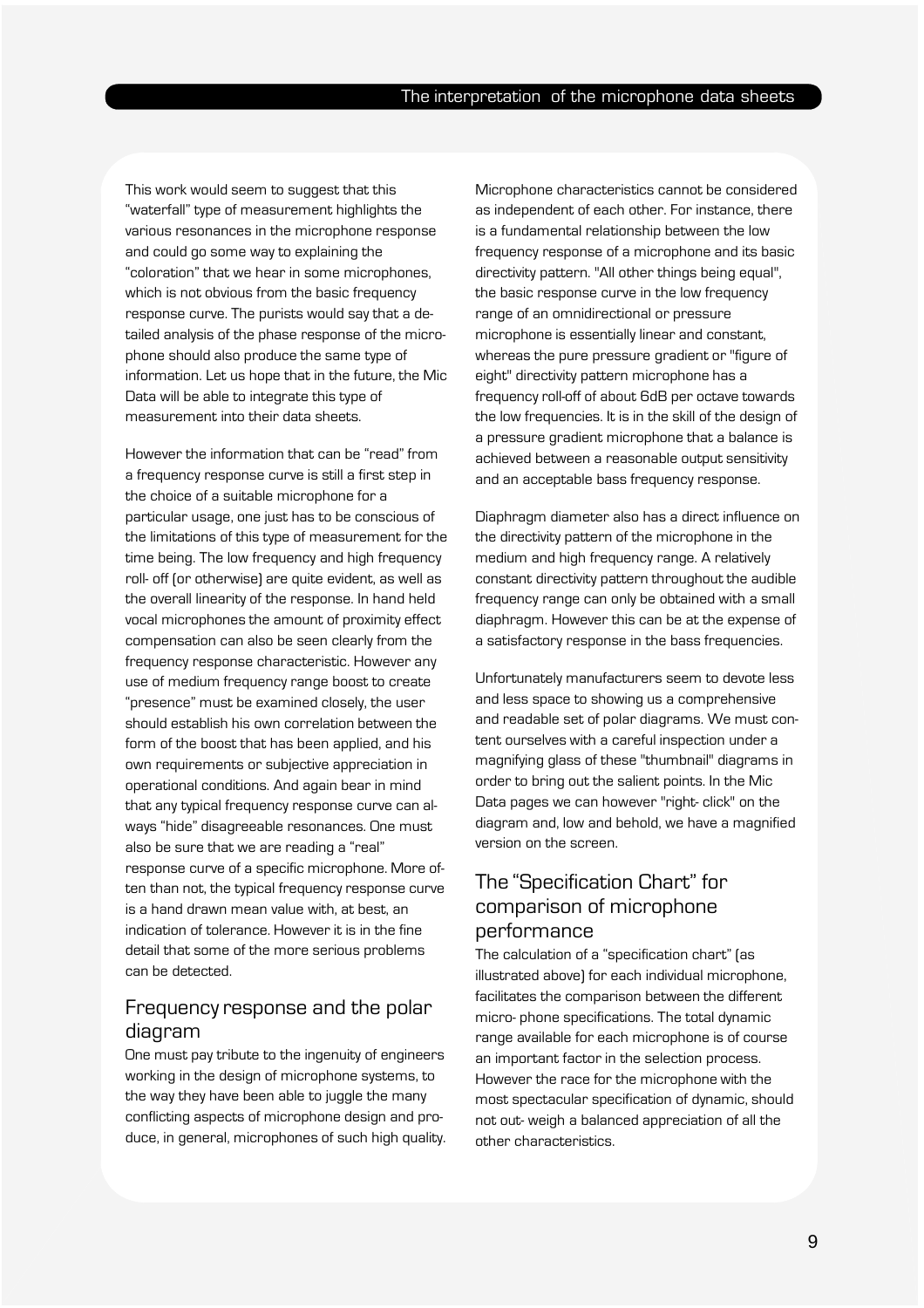# **Matching**

The total dynamic range of the sound source must be carefully matched to the microphone's own dynamic range, and then on to the next amplification stage, usually the input module of the mixing desk. This would seem obvious with respect to the sound source working into a microphone, but the use of the sensitivity adjustment on the input module seems to be still rather intuitive, not to say "haphazard". Careful consideration must be given to the sensitivity settings of the input module so as to make optimum use of the wide dynamic range available. Too low a sensitivity will need extra amplification at a later stage, and therefore increase the level of the noise floor, whereas too high a sensitivity will increase distortion at high signal levels and may introduce clipping.

### Other characteristics

Many microphones are made for a specific type of utilisation, a hand held voice microphone being a common example. This type of microphone, usually pressure-gradient, generally compensates for the proximity effect by a low frequency roll-off. In addition the microphone must have some efficient anti-plosive protection and be insensitive to noise transmitted through the microphone housing (handling noise). This type of characteristic al- though not shown in the Mic Data sheets may possibly be indicated in the

short description that accompanies the specification of each micro- phone. And of course another important characteristic is reliability! In the field of outside broadcasting and news gathering, reliability is sometimes more important than any other characteristic. Would it be too much to hope for that some day an indication of a microphone's sensitivity to shock, temperature and humidity could be published. This type of information would probably not go amiss in the studio context also.

Michael Wiiliams started his professional career at the BBC Television Studios in London in 1960. In 1965 he moved to France to work for ''Societe Audax'' in Paris developing loudspeakers for professional sound and television broadcasting, and later worked for the ''Conservatoire National des Arts et Metiers'' in the adult education television service. In 1980 he became a free-lance instructor in Audio Engineering and Sound Recording Practice, working for most of the major French national television and sound broadcasting companies, as well as many training schools and institutions. He is an active member of the Audio Engineering Society, and has published many papers on Stereo and Multichannel Recording Systems over the past twenty years. He is at present the AES Publications Sales Representative in Europe.

On the next page are two blank specification charts that you can print out to help you with your own calculations.

© 2010 Microphone Data Ltd